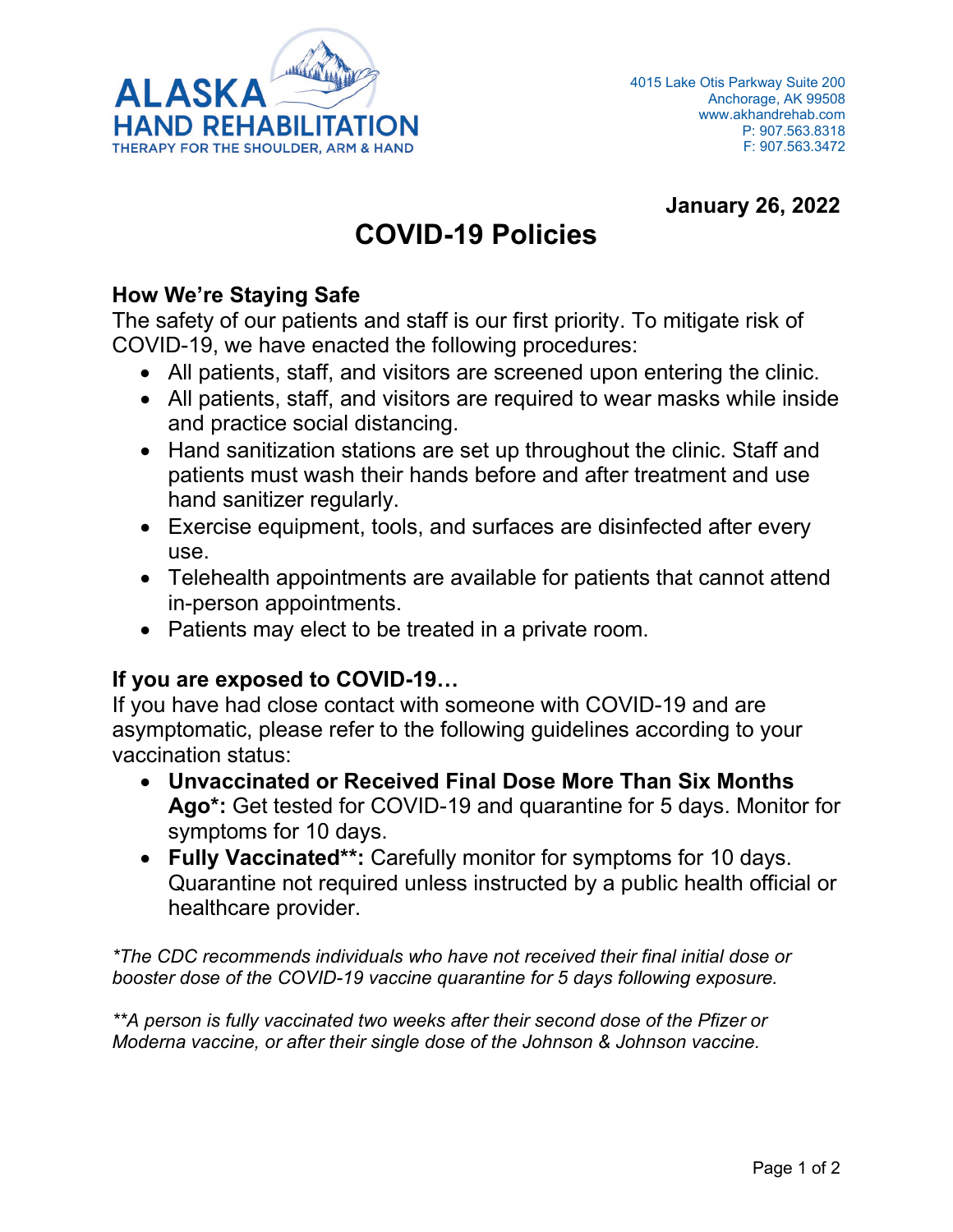

#### **If you have symptoms of COVID-19…**

- Get tested for COVID-19 and isolate until you receive your results.
- If you test negative, your symptoms are improving, and you are fever free for at least 24 hours without the use of fever reducing medication, you may discontinue isolation.
- It is recommended that you wear a mask in public for at least 10 days after your symptom onset.

#### **If you test positive for COVID-19…**

- Isolate for at least 5 days since symptom onset or positive test.
- You may discontinue isolation after 5 days if symptoms are improving and you are fever free for at least 24 hours without the use of fever reducing medication.
	- If symptoms are not improved or you still have a fever after five days, isolate for an additional 5 days.
- It is recommended that you wear a mask in public for at least 10 days after your positive test.

**The above is not intended to supersede instructions given by a public health authority or healthcare provider. Some individuals may be required to adhere to alternative isolation or quarantine protocols. Please call your doctor if you have or believe you may have COVID-19. Please speak to a member of staff or contact our practice manager, Kati Hackenberger, if you have any questions or concerns.**